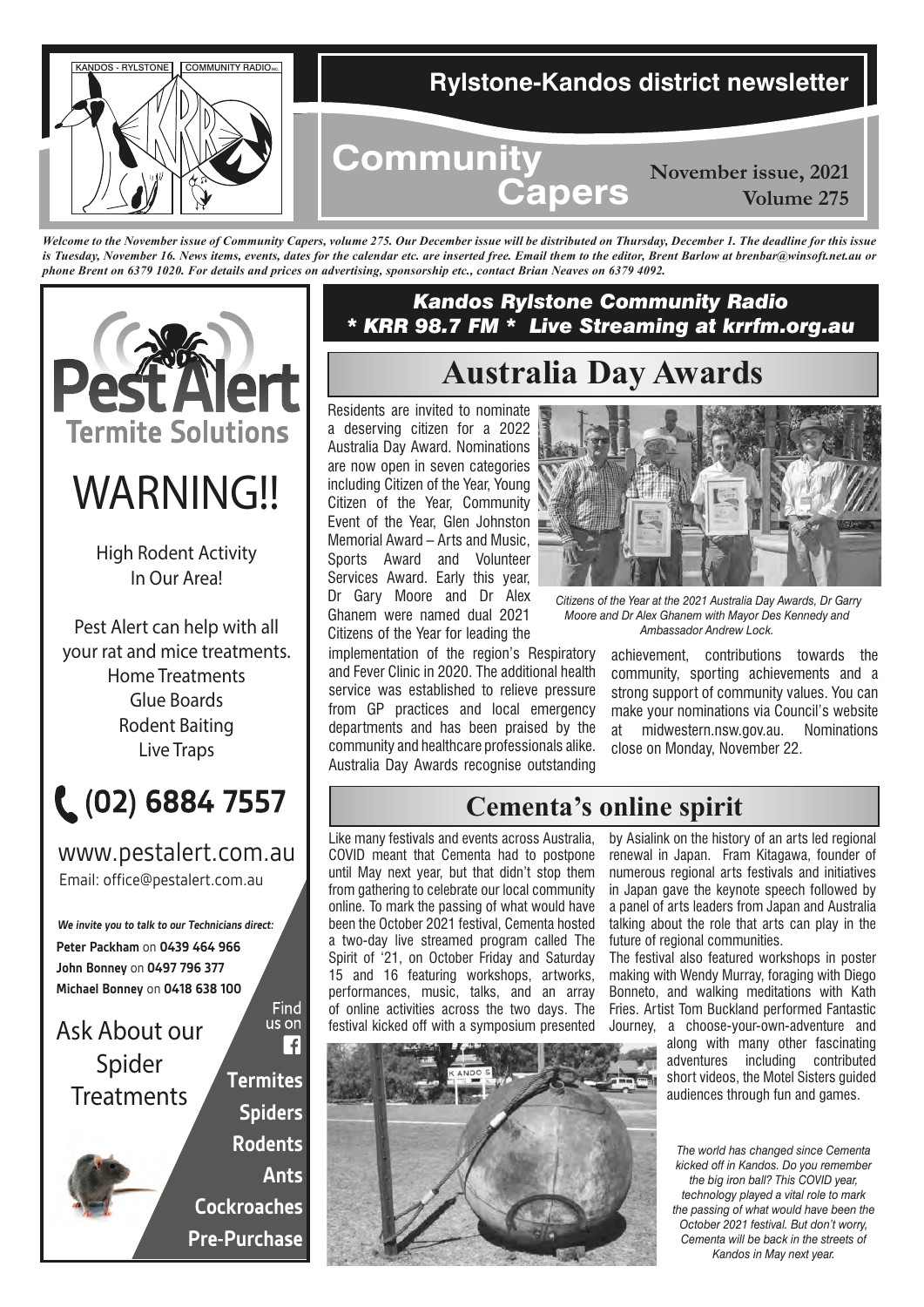# *Capers info*

Community Capers is published by Kandos Rylstone Community Radio Inc. (KRR) at PO Box 99, Kandos NSW 2848. Funding has also been provided by the Mid-Western Regional Council and we acknowledge their support. Thank-you also to businesses and individuals across the region who have placed advertising or sponsored pages. Our publication could not continue without your support. Thank you everyone.

Community Capers is a publication where community groups and other organisations can list their meeting times, events, dates and venues. Please send all information to the editor, Brent Barlow, 38 Mudgee Street, Rylstone, NSW  $2849$ , or email him at brenbar@winsoft.net.au or phone. him on 6379 1020. If meeting times or dates etc. change, please contact Brent as soon as possible with corrections. Advertising space is limited but we do require advertising support to fund our newsletter. Usually it's on a "first in, best dressed" basis. If you wish to advertise or sponsor a page, please contact Brian Neaves on 6379 4092.

# **Green Bin**

A reminder that all food and garden waste can be placed in your green bin including fruit and vegetables, any leftovers or expired foods, meat, chicken, fish, bones, dairy, tea leaves and tea bags, coffee grounds, bread, rice, pasta, cake and biscuits. Garden waste can also be included such as lawn or grass clippings, twigs and small prunings, leaves, flowers, soiled paper, serviettes, and cardboard (such as pizza boxes).



### **Nutrition is the key**



*As a qualified nutritionist, Mikaela knows how important good food and good nutrition is for a healthier lifestyle.*

#### **Mikaela Murphy is a well-known face at the Kandos Pharmacy.**

She's been working there for the past

11 years and recently completed her degree as a nutritionist. She knows how important good food and good nutrition is for a healthier lifestyle, and feels it is important to let the community know who she is and what services she is offering.

"I recently finished my degree and now have a clinic room within the pharmacy as a qualified nutritionist. I'm passionate about supporting local people to create a healthier life and can support them on their journey to wellbeing."

Mikaela says she knows how difficult it can be to become motivated and to get moving again after the lockdown.

#### **Museum re-opens**

After closing during the lockdown, the Kandos Museum opened to the public again on Wednesday, October 13. President Buzz Sanderson said they had been looking forward to welcoming visitors and getting back to something resembling normality.

"It was really great to be able to open our doors again. Of course we have to abide by government rules and this means that you have to be double vaccinated to come into the museum. We hope people understand this guideline, which is a rule we have to follow to be able to open again."

The museum is a showcase of the early history of the industrial town of Kandos, which came into being to produce cement around 1914. Heavy equipment from the nearby cement plant has become a feature of the museum in recent years and visitors are awed at the size and complexity of some of the pieces. Inside, there is also a glimpse of the everyday life of people living in those early times. The museum is open Wednesdays to Sundays from 10am to 4pm.



*The impressive Kandos Museum with the former cement works in the background is now open for visitors again.*

"How do you get more veggies into your day? How can I start to eat heathier food? If you would like to boost your immune system, manage diabetes, lose weight, tailor your diet, reduce cholesterol or lower blood pressure, I'm here to help you start your journey to a healthier life."

Mikaela is available for consultations in the Kandos Rylstone Pharmacy. She stocks an extensive variety of practitioner-only vitamin and mineral supplements and private health insurance rebates are available. She's on Facebook at: Mikaela Murphy Nutritionist and Instagram at: MMNutritionist.

# **Re-opening roadmap**

In accordance with the NSW Government's reopening roadmap. Mid-Western Regional Council re-opened additional facilities to the public on Monday, October 11, including Mudgee Customer Service Centre - regular hours Monday to Friday, Mudgee Library limited hours Monday to Friday 10am – 4pm (Closed Saturday), Mudgee Arts Precinct (Gallery and Mudgee Region Tourism) - regular hours seven days a week, Rylstone Customer Service Centre and Library - regular hours Monday to Friday, Kandos Library, Wednesdays only (this was reviewed the following week).

Mudgee, Gulgong and Kandos swimming pools are back to regular hours and all Waste Facilities are open regular hours however, if you have second hand goods for waste facilities stores, please keep them until these stores reopen.

New bookings for Council halls and other buildings will not be taken in the short term. Visitors must check-in to all Council venues and proof of vaccination will be required at libraries and pools. For changes that may have occurred since October 11 and for other information please check out Council's website.

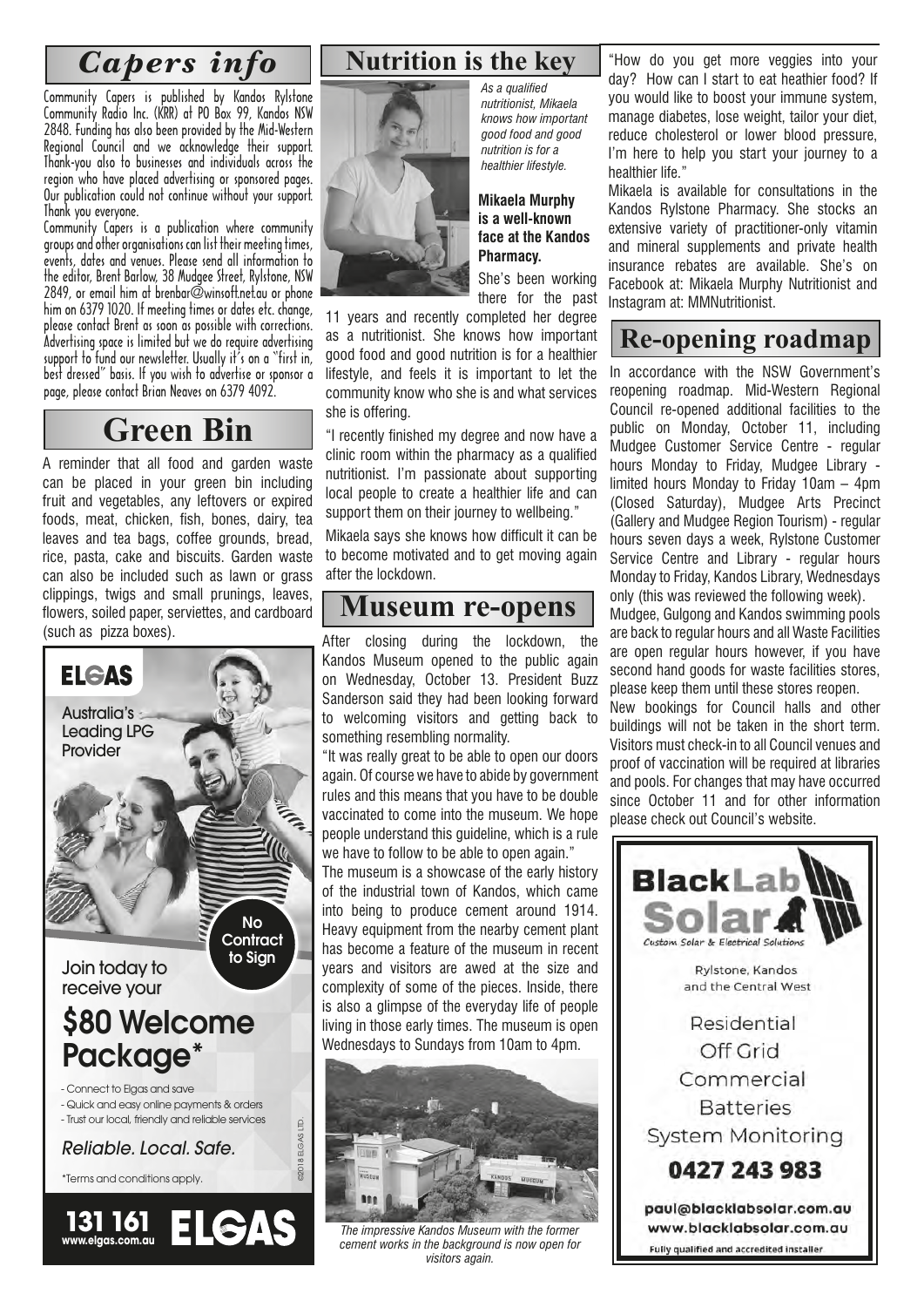#### **Care and Transport**

Rylstone District Care and Transport is funded for Meals on Wheels, Transport and Social Support. For further information on any of the above services please contact their office on 6379 1519 or call into the office at 46 Mudgee St, Rylstone.

#### **Young Entrepreneurs Summit**

The Central West Young Entrepreneurs Summit will go ahead in-person next year on Thursday, March 17 in conjunction with Small Business Month. The summit had been postponed until October 25 this year, however Council has moved the date to 2022 to provide enough time for regional travel to open up and speakers to attend in-person.

Council's Manager Economic Development, Alina Azar said that having speakers attend in-person gives attendees the full summit experience, providing them with the chance to network and ask questions they may not have had to opportunity to do online.

"We hosted this event virtually back in 2020 with some great success, but we think our audience is itching to get back to in-person events so a further short delay will ensure we can deliver the experience they've been missing over the last two years."

Leading next year's event are The Block favourites Kyal and Kara. Since featuring on the Channel Nine program the couple have launched their own design and construction business and completed more than 35 renovation programs as well as building a huge social media following.

The Central West Young Entrepreneurs Summit will be held at Parklands Resort. Mudgee on Thursday, March 17. Tickets are \$149 at youngentrepreneurssummit.com.au. Tickets for the October date will be honoured and ticketholders will be contacted by Council.



# **Go Local First**

The region's business and tourism industry bodies are joining forces with Council to urge residents to spend locally and support small businesses affected by lockdown. Council is partnering with Business Mudgee, Gulgong Chamber of Commerce, Rylstone Kandos Chamber of Commerce and Mudgee Region Tourism to reinforce the message of the renewed 'GO LOCAL FIRST' campaign. The campaign will highlight the crucial role small business plays in the nation's economy and the continued need for Australians to GO LOCAL FIRST to support those small businesses as the Delta variant of COVID-19 wreaks havoc. Local consumer data revealed that residents of the Mid-Western Region spent \$42.6 million outside the region in the December 2020 quarter. If 10 percent of this amount (\$4.26 million) was spent locally, it would create 34 new jobs and provide a major boost to the region's economy.

#### **Regent release**

Following on from the success of releases of captive-bred birds in Victoria, the Regent Honeyeater Recovery Team decided to trial similar releases in NSW. The intent behind this change in strategy was to release birds into the 'core' of their range and not the 'edge, providing a greater chance of assimilation with wild birds. An investigation of likely locations in NSW during 2019 showed that the Capertee Valley would be the most suitable site to release the birds, however monitoring showed that in August 2019 less than 8 mm of rain fell in the Capertee Valley, with nothing significant predicted in long-range forecasts. Also, the few Yellow Box and Mugga Ironbarks which flowered yielded little nectar for honeyeaters to feed on. As a result, the release was postponed, hoping for improved conditions which did not eventuate for the remainder of the year. Thankfully more favourable conditions began to unfold in the Hunter Valley, one of the species other core breeding areas. In autumn 2020, a significant flowering event of Spotted Gum at a known wintering site was first noticed in mid-April. From that point, the Recovery Team swung into action, organising a captive release at the Lower Hunter Valley site in only a six- week period, something which usually takes at least six months to prepare for.



*Capertee Valley is the main focus in a bid to restore the endangered Regent Honeyeater, however adverse conditions in 2019 shifted the focus for 2020 to the lower Hunter Valley.*

#### **Nursery popped up**

One of Rylstone's newest businesses has a certain charm all of its own. Helen Johnston's pop-up shop and nursery in Dabee Street, near the corner of Louee Street is close to the action of the main street, but tucked away out of sight. This makes it more intriguing to a casual observer who happens to wander in for a look. Helen has been around for a long time in Rylstone, known locally for Pinnacle Olives and her association with olive production work, for her potted plants, pottery pieces and unusual gift items. Her move in May this year from her previous little shop further up the road in Louee Street, which was also tucked away, is another example of someone who doesn't let the grass grow under her feet and who is willing to try different things and have a go. In her typical realistic and candid manner she says the recent wild storm that passed nearby with damaging winds made her apprehensive that the pop-up would become the fly-away. But thank her lucky stars, that didn't happen and she's still there welcoming customers to her quaint little nursery.



*Helen Johnston invites everyone to pop in to her pop-up nursery.*



*Plants and gifts of all kinds are a feature of Helen's shop. Some of her little painted lizards and frogs would make great Christmas gifts for kids of all ages.*



**For further details**